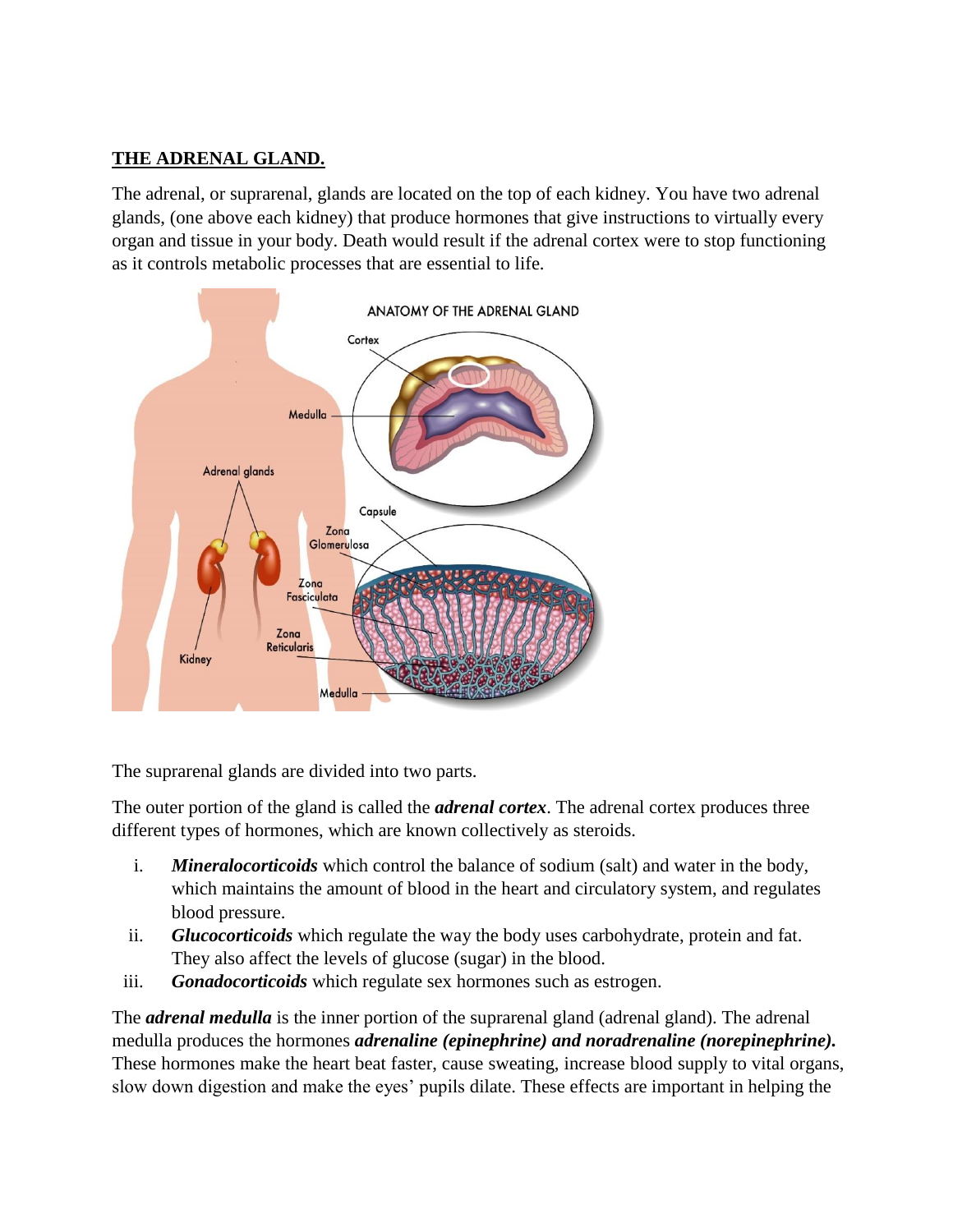body to react to emergency and stressing situations. Adrenaline and noradrenaline are sometimes called the hormones of 'fight or flight'.

# **ADRENAL GLAND DISORDERS.**

With adrenal gland disorders, your glands make too much or not enough hormones.

In *Cushing's syndrome*, there's too much cortisol, while with *Addison's disease*, there is too little. Some people are born unable to make enough cortisol.

*Cortisol* is a life sustaining adrenal hormone essential to the maintenance of homeostasis. Called "the stress hormone," cortisol influences, regulates or modulates many of the changes that occur in the body in response to stress including, but not limited to:

- Blood sugar (glucose) levels
- Fat, protein and carbohydrate metabolism to maintain blood glucose (gluconeogenesis)
- Immune responses
- Anti-inflammatory actions
- Blood pressure
- Heart and blood vessel tone and contraction
- Central nervous system activation

### **Causes of adrenal gland disorders**

They include:-

- Genetic mutations
- Tumors including pheochromocytomas
- Infections
- A problem in another gland, such as the pituitary, which helps to regulate the adrenal gland
- Certain medicines

Treatment depends on which problem you have. Surgery or medicines can treat many adrenal gland disorders.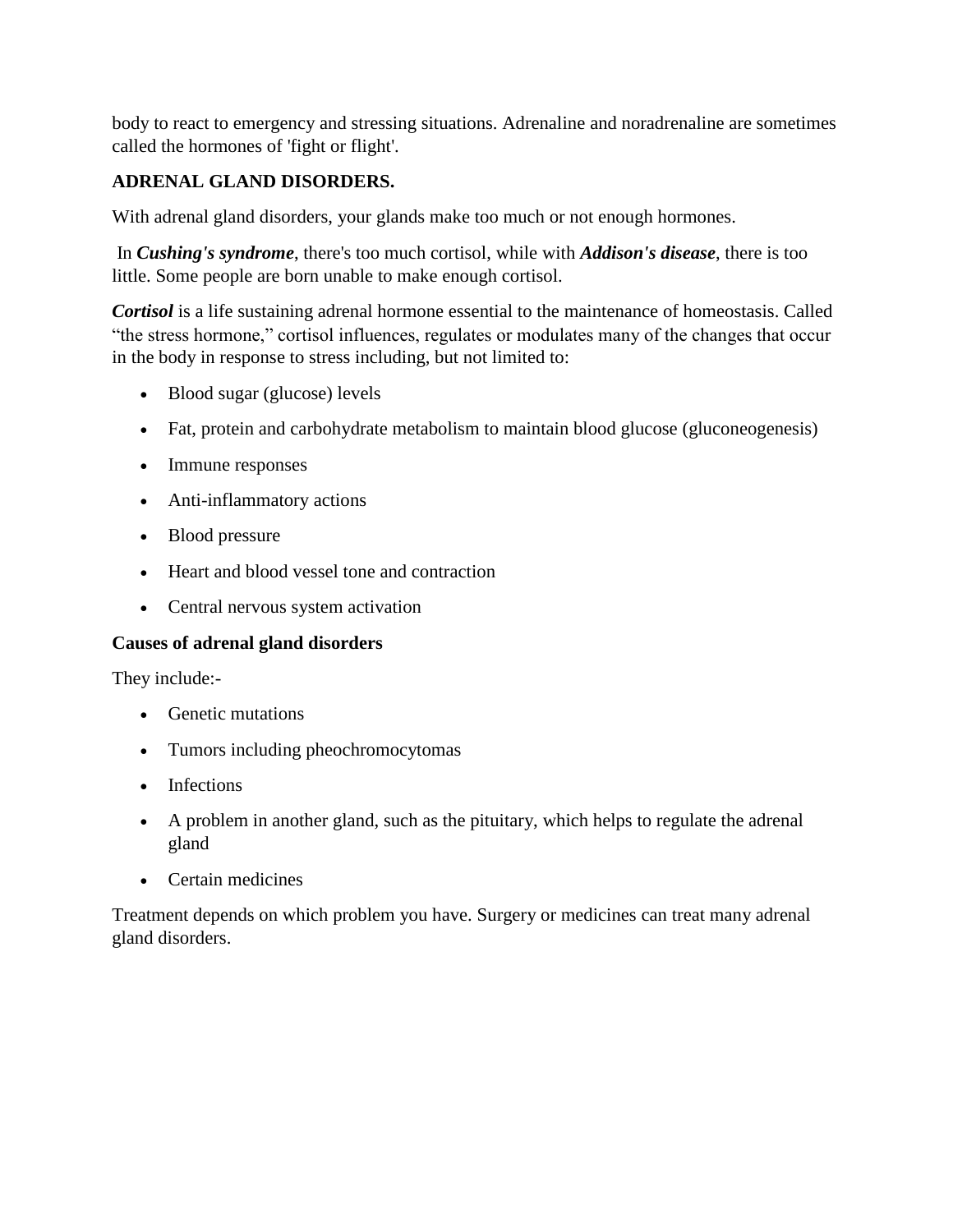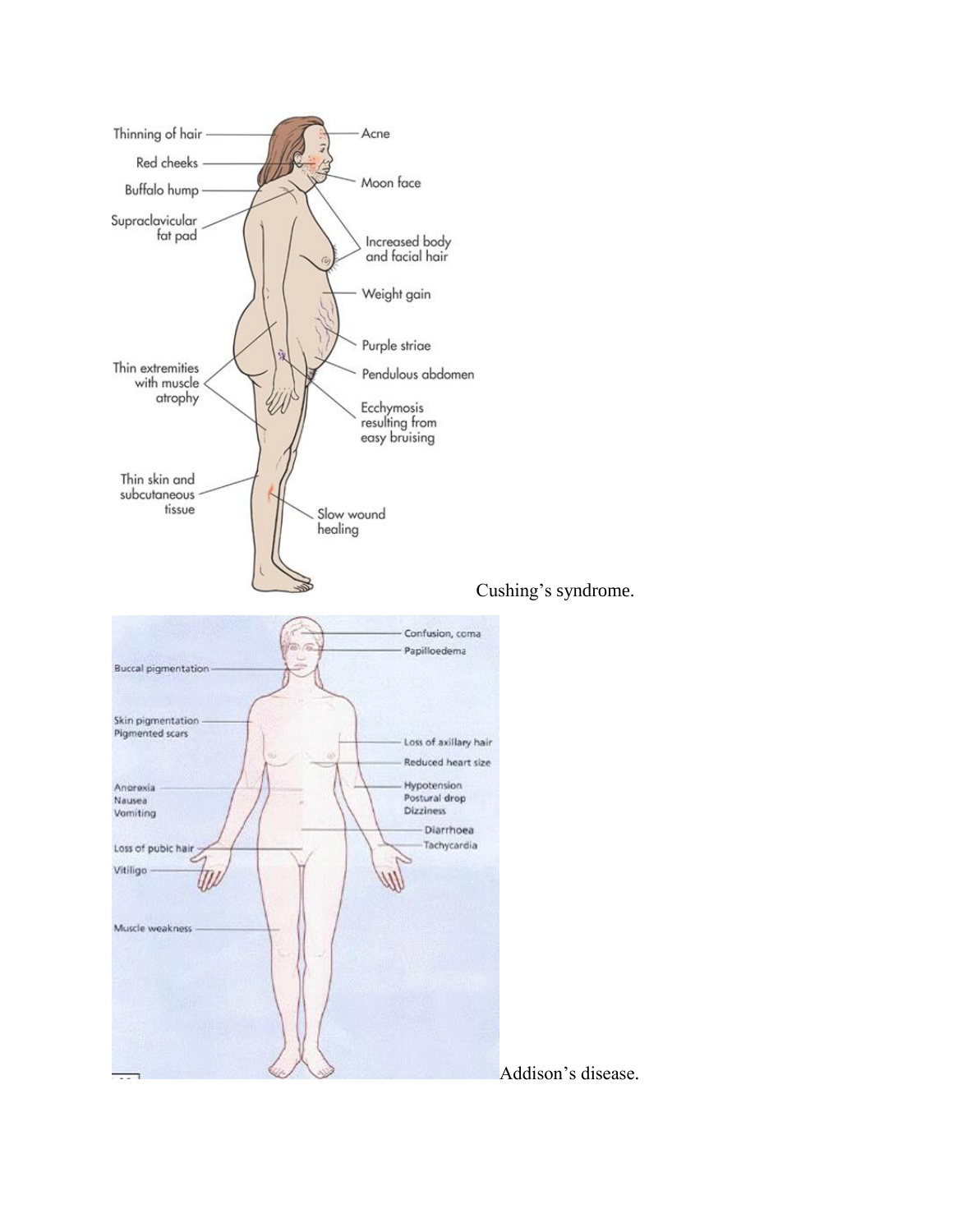### **Tumors.**

Tumors can be either benign or malignant. Most adrenal gland tumors are benign. They usually do not cause symptoms and may not require treatment. Tumours of the adrenal gland can develop in either the cortex or the medulla.

Benign tumours of the cortex are called *adrenal cortical adenomas.* Malignant tumours are called *adrenal cortical carcinomas.*

The most common type of tumour in the medulla is called a *pheochromocytoma*. These can be benign or malignant. A small number of pheochromocytomas start outside the medulla part of the adrenal gland and are known as *extra-adrenal pheochromocytomas.*

Only one adrenal gland is usually affected. Rarely, tumours may occur in both adrenal glands. (*Bilateral adrenal tumours).*

# **PHEOCHROMOCYTOMA.**

A pheochromocytoma is a rare, usually noncancerous (benign) tumor that develops in cells in the center of an adrenal gland. It's a small vascular tumor of the adrenal medulla, causing irregular secretion of *epinephrine and norepinephrine*, leading to attacks of raised blood pressure, palpitations, and headache.

If left untreated, a pheochromocytoma can result in severe or life-threatening damage to other body systems, especially the cardiovascular system.

### **Signs and symptoms of pheochromocytomas often include:**

- High blood pressure
- Rapid or forceful heartbeat
- Profound sweating
- Severe headache
- Tremors
- Paleness in the face
- Shortness of breath

### **Less common signs or symptoms may include:**

- Anxiety or sense of doom
- Abdominal pain
- Constipation
- Weight loss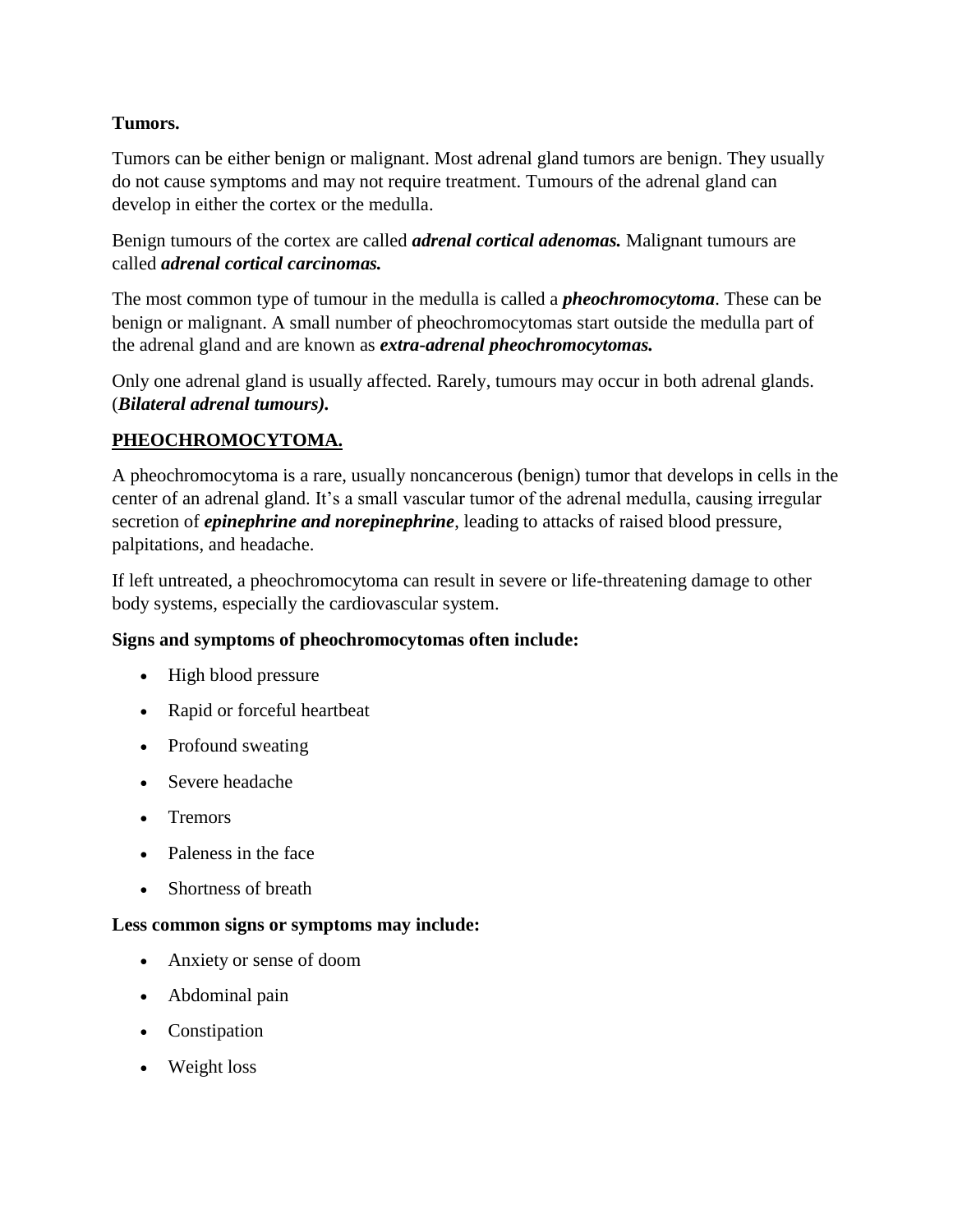These signs and symptoms often occur in brief spells of 15 to 20 minutes. Spells can happen several times a day or less often. Your blood pressure may be within the normal range or remain elevated between spells.

### **Triggers of symptomatic spells**

Spells may occur spontaneously or may be triggered by such factors as:

- Physical exertion
- Anxiety or stress
- Changes in body position
- Bowel movement
- Labor and delivery

**Foods high in tyramine,** a substance that affects blood pressure, also can trigger a spell. Tyramine is common in foods that are fermented, aged, pickled, overripe or spoiled. These foods may include:

- Some cheeses
- Some beers and wines
- Dried or smoked meats
- Avocados, bananas and fava beans
- Pickled fish
- Sauerkraut or kimchi

**Certain medications** that can trigger a symptomatic spell include:

Decongestants, Stimulants, such as amphetamines or cocaine

# **DIAGNOSIS OF ADRENAL TUMUORS.**

Tumours of the adrenal gland can be very difficult to diagnose. The hospital specialist will ask you about your general health and any previous medical problems before examining you.

### **Blood and urine tests**

Samples of blood and urine are checked for the presence of certain hormones. A sample of urine may be collected over a 24-hour period.

### **X-rays and scans**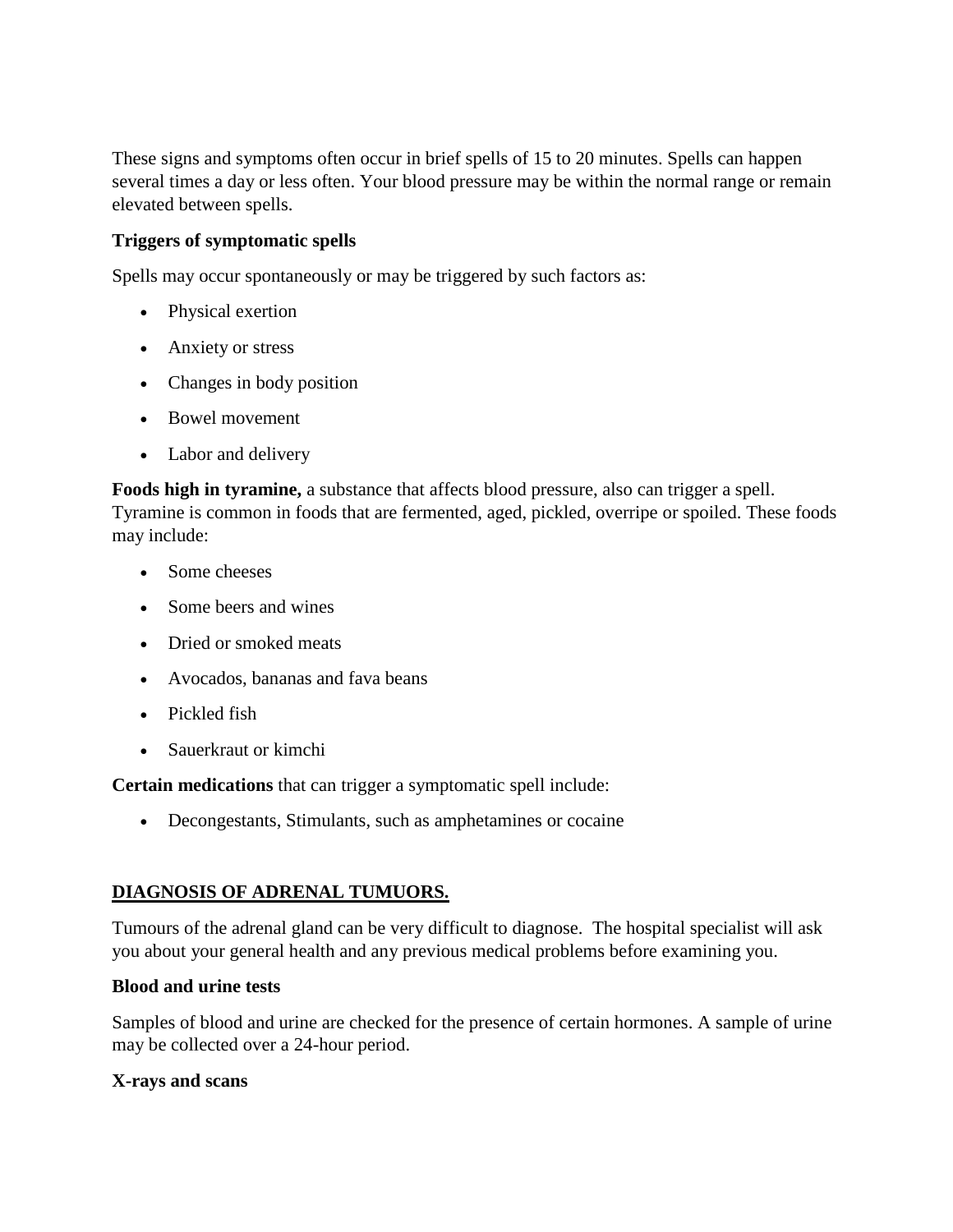A combination of x-rays and scans will be taken to find where the tumour is and whether it has spread.

### **Abdominal ultrasound**

This test uses sound waves to build up a picture of the abdomen and surrounding organs. It is done in the hospital scanning department. The sound waves are converted into a picture using a computer. The test is completely painless and takes about 15-20 minutes.

### **CT (computerized tomography) scan**

A CT scan takes a series of x-rays that build up a three-dimensional picture of the inside of the body. The scan is painless and takes 10-30 minutes. It may be used to find out where the cancer started (the primary tumour) or to check for any spread of the disease (metastases).

### **MRI (magnetic resonance imaging) scan**

This test is similar to a CT scan but uses magnetism instead of x-rays to build up a detailed picture of areas of your body.

# **I-123-MIBG scan**

A chemical called I-123-MIBG (meta-iodobenzylguanidine) may be used to show up the site of a pheochromocytoma on a scan. I-123-MIBG contains mildly radioactive iodine and is taken up by adrenal cells. The scan takes place over two consecutive days.

### **Biopsy**

A small sample of cells is taken from the tumour to be examined under a microscope. The biopsy may be carried out under a local or general anesthetic.

### **Angiogram**

An angiogram is a technique used to assess the flow of blood through the blood vessels of the adrenal glands. An injection is given into a vein in the arm and a scan of the adrenal glands is then taken.

# **TREATMENT FOR ADRENAL GLAND TUMUORS.**

### **Surgery**

If the tumour is contained in one area, or if there has been only limited spread, surgery is usually the first choice of treatment. If it is possible to remove the tumour completely, you might not need any other treatment.

**Adrenalectomy -** an operation to remove the adrenal gland. There are two types of adrenalectomy: -*open* and *laparoscopic adrenalectomy*. Open adrenalectomy uses a large incision. The laparoscopic or minimally invasive approaches use multiple small incisions and a camera to remove the adrenal gland.